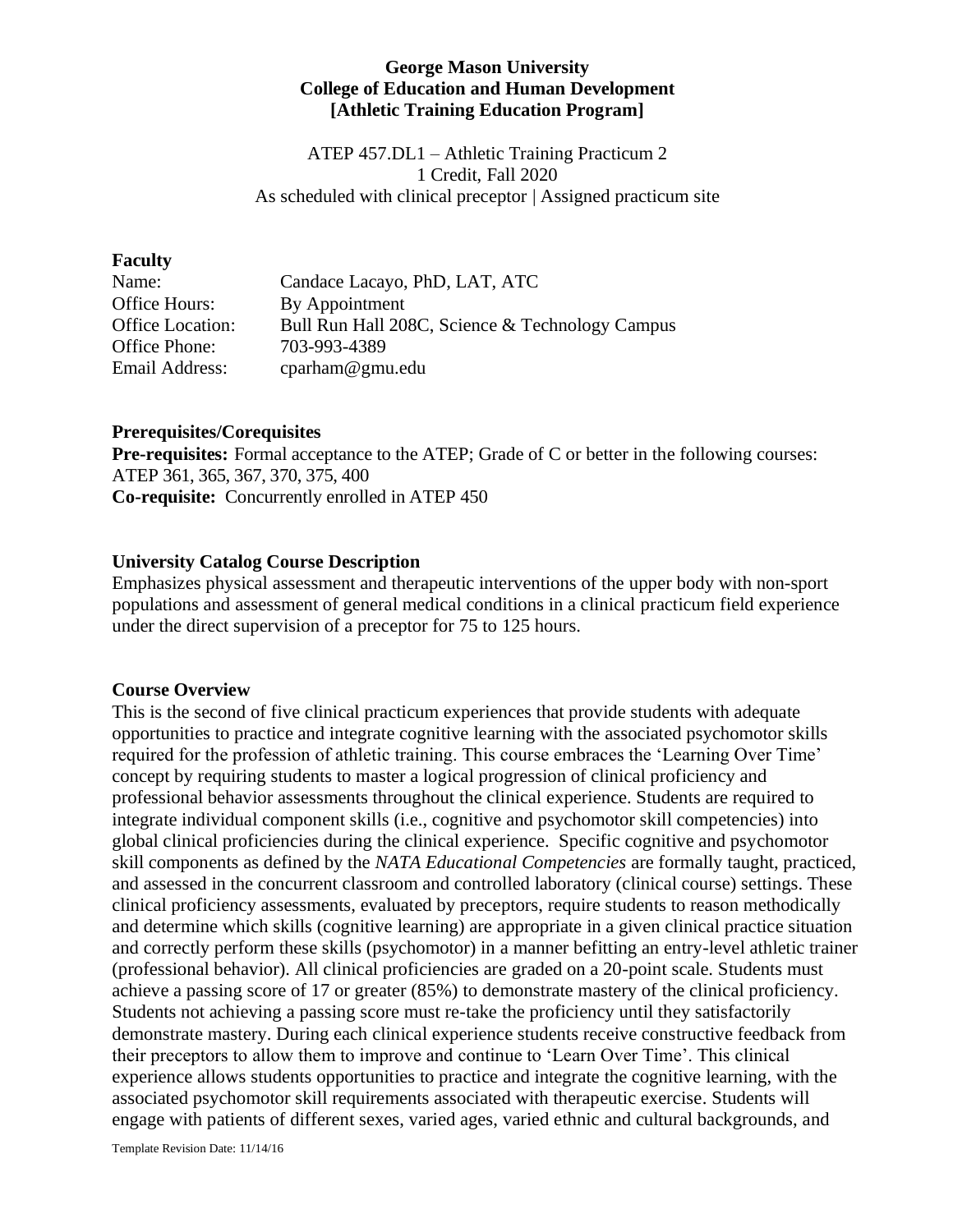from non-sport populations. In addition, students develop entry-level professional behaviors as Athletic Trainers defined by the NATA Educational Competencies.

# **Course Delivery Method**

This course will be delivered using an internship format.

# **Learner Outcomes or Objectives**

This course is designed to enable students to do the following:

- 1. Evaluate theories, concepts, and philosophies learned through previous didactic and clinical experiences;
- 2. Develop record-keeping practices in athletic training;
- 3. Justify clinical judgment in the assessment and therapeutic interventions of non-sport populations;
- 4. Administer physical assessments and therapeutic interventions patients in a health care setting;
- 5. Choose appropriate clinical techniques to manage general medical conditions; and
- 6. Develop foundational behaviors of professional practice in athletic training.

# **Professional Standards**

The course meets Commission on Accreditation of Athletic Training Education (CAATE) competencies and proficiencies in one or more of the following content areas: evidence-based practice, prevention and health promotion, clinical examination and diagnosis, acute care of injury and illness, therapeutic interventions, psychosocial strategies and referral, healthcare administration, professional development and responsibility.

# **Required Texts**

- 1. ATEP 457 Manual
- 2. Prentice WE. 2016. Principles of Athletic Training: A Competency-Based Approach. 16th ed. New York, NY: McGraw-Hill Higher Education.
- 3. Van Ost, L, Feirman, KL, Manfré, K. 2017. Athletic training exam review: A student guide to success. 6th edition. Thoroughfare, NJ: SLACK Incorporated.

# **Course Performance Evaluation**

Students are expected to submit all assignments on time in the manner outlined by the instructor.

• **Clinical Proficiency Evaluations (Pass/Fail)**

The student must complete all clinical proficiency evaluations associated with the previous and current courses. These evaluations will be assessed by each student's preceptor. *Failure to successfully complete ALL Clinical Proficiency Evaluations (due by 5:00 PM on September 28, 2020) will result in failure of the course.*

# • **Evaluation of Preceptor/Clinical Site Survey (25 points)**

This survey will be conducted via Qualtrics in order to collect feedback about the preceptor and clinical site. A link to the survey will be provided on Blackboard. *This survey will be completed by 12:00 PM on December 7, 2020.*

# • **Expectations Document (25 points)**

This form is a guide to explain and clarify the preceptor expectations of the student. Both student and preceptor will read and sign this document together at the initial meeting to help ensure that all parties understand their respective responsibilities and duties. *This completed form is due by 5:00 PM on August 31, 2020.*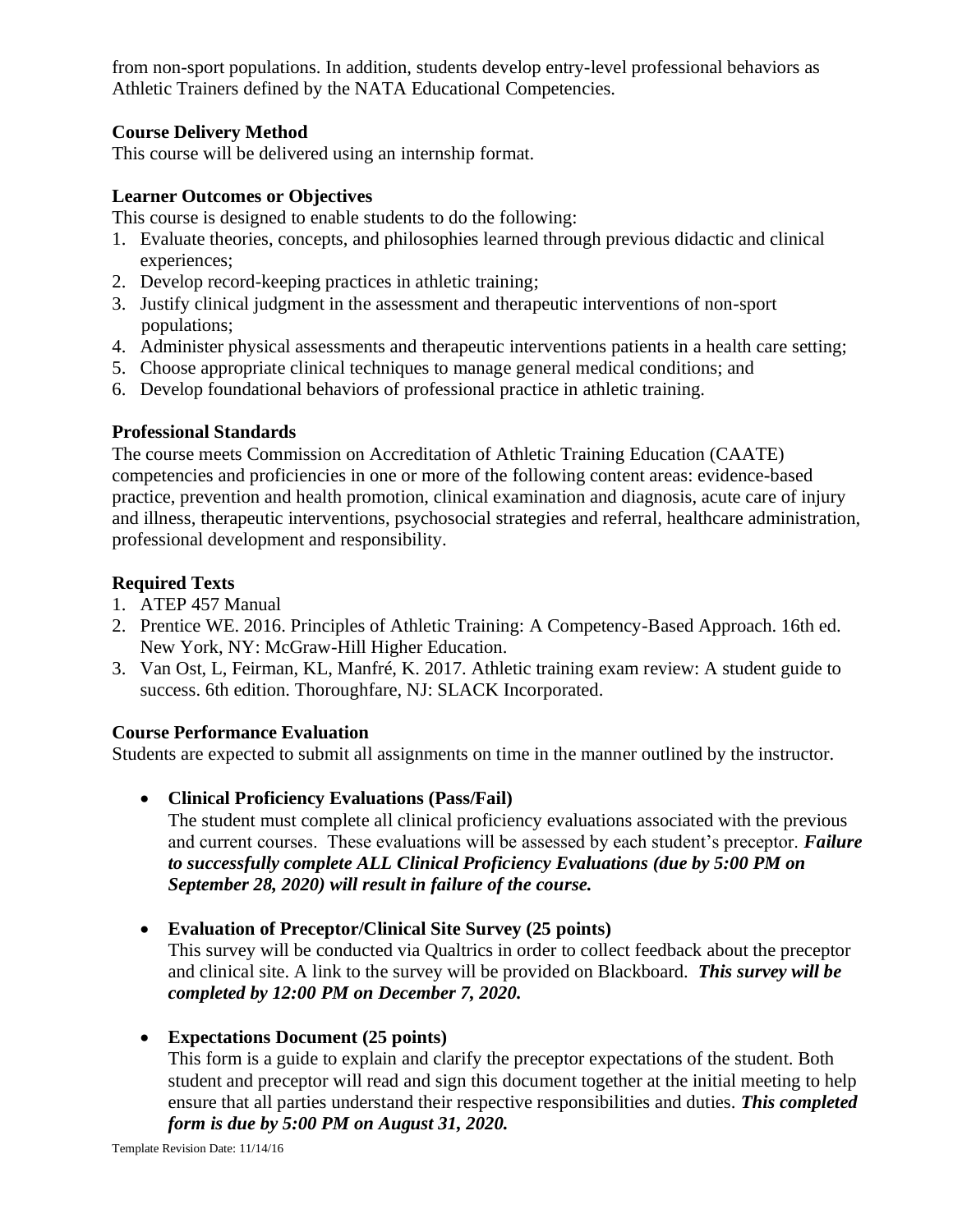## • **Final Clinical Performance Evaluation (100 points)**

The preceptor will complete the evaluation based on the student's clinical performance. Preceptors are encouraged to discuss the results of the evaluation with the student. *Evaluations are due by 12:00 PM on December 7, 2020.*

## • **Goal Development Plan (25 points)**

The student is required to develop a SMART goal focused on therapeutic interventions for non-sport populations. *The plan is due by 5:00 PM on September 7, 2020.*

## • **Skills Review (5 points each = 25 points)**

The student is required to demonstrate mastery in five skills learned in previous semesters. *All skills reviews are to be completed by 5:00 PM on September 7, 2020.*

### • **Student Case Scenarios (50 points each = 100 points)**

The student is required to complete create two original case scenarios and perform them for the preceptor's formal evaluation. are *due by 5:00 PM on September 14, 2020.*

#### • **Grading**

| o<br><b>ASSESSMENT METHOD</b>                | <b>NUMBER</b> | <b>POINTS</b> | <b>POINTS</b> |
|----------------------------------------------|---------------|---------------|---------------|
|                                              |               | <b>EACH</b>   | <b>TOTAL</b>  |
| <b>Clinical Proficiency Evaluations</b>      | 11            | Pass/Fail     | Pass/Fail     |
| <b>Evaluation of Preceptor</b>               |               | 25            | 25            |
| <b>Expectations Document</b>                 |               | 25            | 25            |
| <b>Final Clinical Performance Evaluation</b> |               | 100           | 100           |
| <b>Goal Development Plan</b>                 |               | 25            | 25            |
| <b>Skills Review</b>                         |               |               | 25            |
| <b>Student Case Scenarios</b>                |               | 50            | 100           |
| <b>TOTAL</b>                                 |               |               | 300           |

### • **Course Grading Scale**

The student's final letter grade will be earned based on the following scale:

| A: $279.0 - 300.0$ pts. (93%)     | $C_{+}$ : 231.0 – 239 |
|-----------------------------------|-----------------------|
| A-: $270.0 - 278.9$ pts. (90%)    | C: $219.0 - 230$      |
| B+: $261.0 - 269.9$ pts. $(87%)$  | C-: $210.0 - 218$     |
| B: $249.0 - 260.9$ pts. $(83\%)$  | D: $189.0 - 209$      |
| B-: $240.0 - 248.9$ pts. $(80\%)$ | $F: < 189.0$ pts.     |
|                                   |                       |

 $C_{+}$ : 231.0 – 239.9 pts. (77%) C:  $219.0 - 230.9$  pts. (73%) C-:  $210.0 - 218.9$  pts. (70%) D:  $189.0 - 209.9$  pts.  $(63\%)$ 

### **Professional Dispositions**

Students are expected to exhibit professional behaviors and dispositions at all times. It is critical that each student behave in an appropriate manner and decorum fitting of a health care provider. Making light of injuries, conditions, or illnesses or any action that is not respectful to the class, instructor, or patient study will not be tolerated. Submission of documents or assignments should not include personal information and should comply with Health Insurance Portability & Accountability Act (HIPAA) regulations.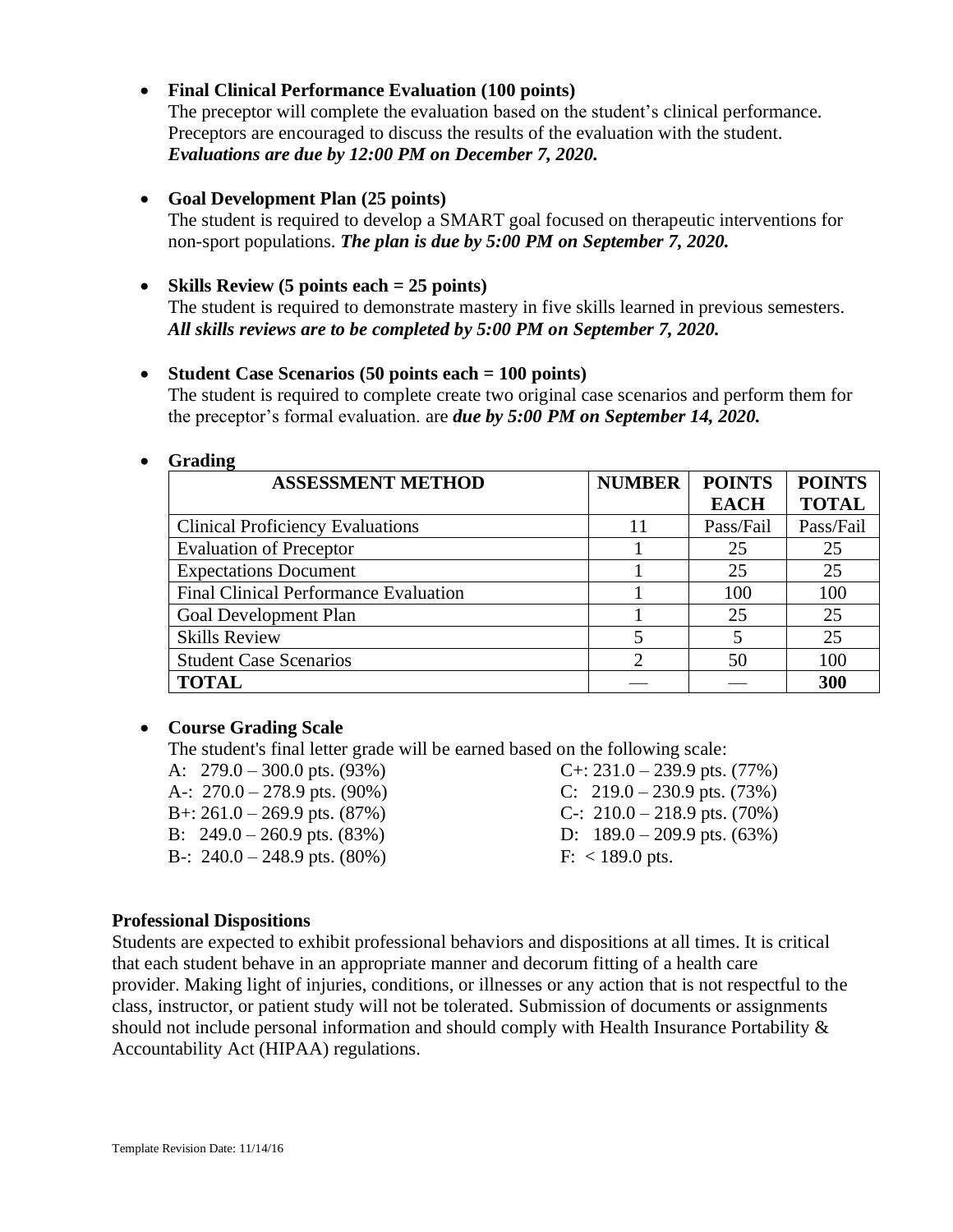#### **Class Schedule**

| <b>DATE</b> | <b>TENTATIVE TOPIC</b>           | <b>ASSIGNMENTS DUE</b>                                              |
|-------------|----------------------------------|---------------------------------------------------------------------|
| 8/24        | <b>Introduction to Practicum</b> |                                                                     |
| $8/31*$     | <b>Skills Review</b>             | <b>Syllabus Contract, Expectations</b>                              |
| 9/7         | <b>Student Case Scenarios</b>    | Document<br>Skills Review (1-5), Goal<br>Development Plan           |
| $9/14*$     | Proficiencies                    | <b>Student Case Scenarios</b>                                       |
| 9/21        | Proficiencies                    |                                                                     |
| $9/28*$     | <b>BOC</b> Preparation           | Proficiencies                                                       |
| 10/5        | <b>BOC</b> Preparation           |                                                                     |
| $10/12*$    | <b>BOC</b> Preparation           |                                                                     |
| 10/19       | <b>BOC</b> Preparation           |                                                                     |
| $10/26*$    | <b>BOC</b> Preparation           |                                                                     |
| 11/2        | <b>BOC</b> Preparation           |                                                                     |
| $11/9*$     | <b>BOC</b> Preparation           |                                                                     |
| 11/16       | <b>BOC</b> Preparation           |                                                                     |
| $11/23*$    | <b>BOC</b> Preparation           |                                                                     |
| 11/30       | <b>BOC</b> Preparation           |                                                                     |
| $12/7*$ †   |                                  | <b>Evaluation of Preceptor, Final</b><br><b>Clinical Evaluation</b> |

Note: Faculty reserves the right to alter the schedule as necessary, with notification to students. \* Schedule/hours log due.

† Preceptor evaluations due.

### **Core Values Commitment**

The College of Education and Human Development is committed to collaboration, ethical leadership, innovation, research-based practice, and social justice. Students are expected to adhere to these principles: [http://cehd.gmu.edu/values/.](http://cehd.gmu.edu/values/)

### **GMU Policies and Resources for Students**

*Policies*

- Students must adhere to the guidelines of the Mason Honor Code (see [http://oai.gmu.edu/the-mason-honor-code/\)](http://oai.gmu.edu/the-mason-honor-code/).
- Students must follow the university policy for Responsible Use of Computing (see [http://universitypolicy.gmu.edu/policies/responsible-use-of-computing/\)](http://universitypolicy.gmu.edu/policies/responsible-use-of-computing/).
- Students are responsible for the content of university communications sent to their Mason email account and are required to activate their account and check it regularly. All communication from the university, college, school, and program will be sent to students **solely** through their Mason email account.
- Students with disabilities who seek accommodations in a course must be registered with George Mason University Disability Services. Approved accommodations will begin at the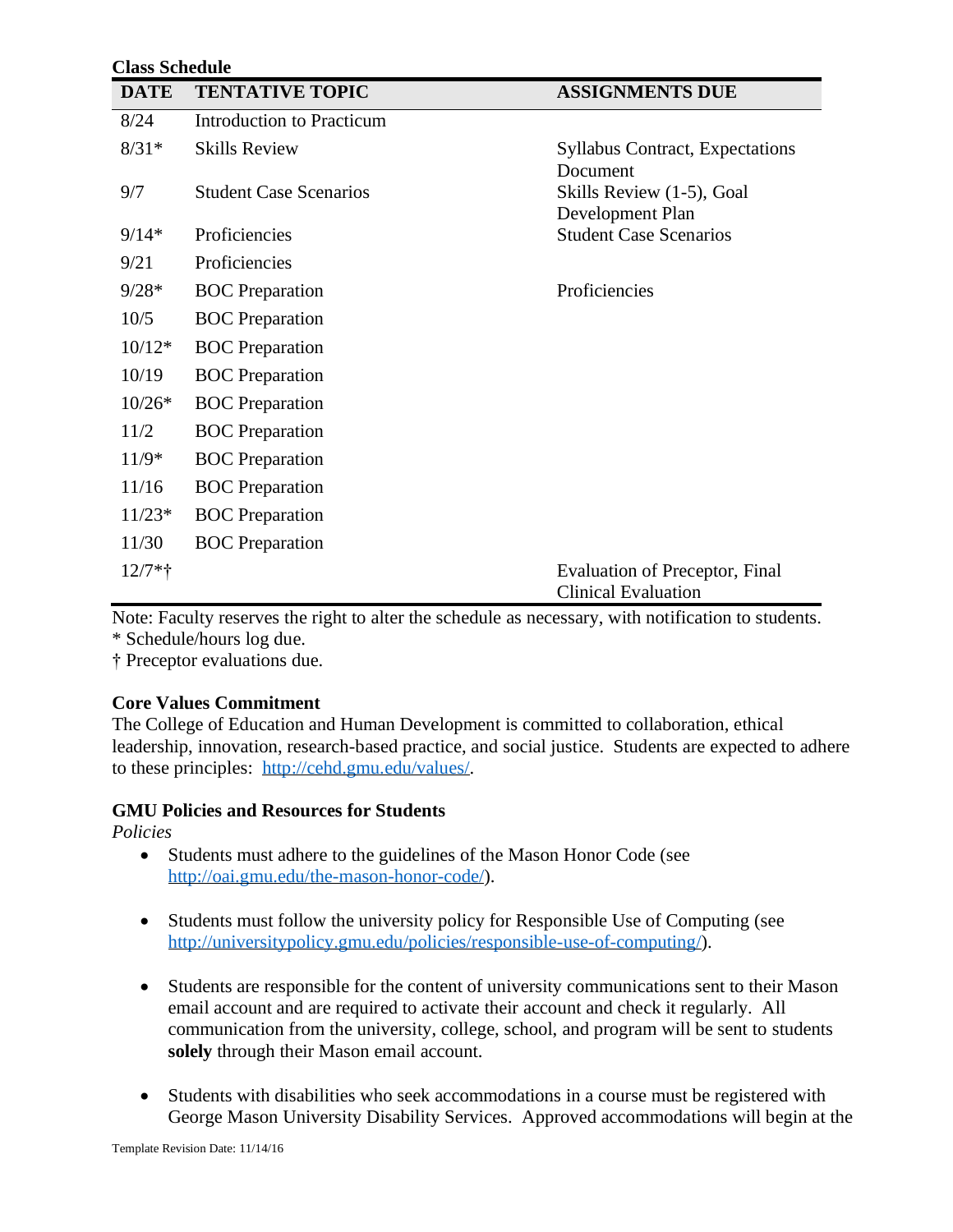time the written letter from Disability Services is received by the instructor (see [http://ods.gmu.edu/\)](http://ods.gmu.edu/).

• Students must follow the university policy stating that all sound emitting devices shall be silenced during class unless otherwise authorized by the instructor.

## *Campus Resources*

- Support for submission of assignments to Tk20 should be directed to [tk20help@gmu.edu](mailto:tk20help@gmu.edu) or [https://cehd.gmu.edu/aero/tk20.](https://cehd.gmu.edu/aero/tk20) Questions or concerns regarding use of Blackboard should be directed to [http://coursessupport.gmu.edu/.](http://coursessupport.gmu.edu/)
- The Writing Center provides a variety of resources and services (e.g., tutoring, workshops, writing guides, handbooks) intended to support students as they work to construct and share knowledge through writing (see [http://writingcenter.gmu.edu/\)](http://writingcenter.gmu.edu/).
- The Counseling and Psychological Services (CAPS) staff consists of professional counseling and clinical psychologists, social workers, and counselors who offer a wide range of services (e.g., individual and group counseling, workshops and outreach programs) to enhance students' personal experience and academic performance (see [http://caps.gmu.edu/\)](http://caps.gmu.edu/).
- The Student Support & Advocacy Center staff helps students develop and maintain healthy lifestyles through confidential one-on-one support as well as through interactive programs and resources. Some of the topics they address are healthy relationships, stress management, nutrition, sexual assault, drug and alcohol use, and sexual health (see [http://ssac.gmu.edu/\)](http://ssac.gmu.edu/). Students in need of these services may contact the office by phone at 703-993-3686. Concerned students, faculty and staff may also make a referral to express concern for the safety or well-being of a Mason student or the community by going to [http://ssac.gmu.edu/make-a-referral/.](http://ssac.gmu.edu/make-a-referral/)

# **Safe Return to Campus**

All students taking courses with a face-to-face component are required to take Safe Return to Campus Training prior to visiting campus. Training is available in Blackboard [\(https://mymason.gmu.edu\)](https://mymason.gmu.edu/). Students are required to follow the university's public health and safety precautions and procedures outlined on the university Safe Return to Campus webpage [\(www2.gmu.edu/safe-return-plan\)](https://www2.gmu.edu/safe-return-plan). Similarly, all students in face to face and hybrid courses must also complete the Mason COVID Health Check daily, seven days a week. The COVID Health Check system uses a color code system and students will receive either a Green, Yellow, or Red email response. Only students who receive a "green" notification are permitted to attend courses with a face-to-face component. If you suspect that you are sick or have been directed to self-isolate, please quarantine or get testing. Faculty are allowed to ask you to show them that you have received a Green email and are thereby permitted to be in class.

**For additional information on the College of Education and Human Development, please visit our website [https://cehd.gmu.edu/.](https://cehd.gmu.edu/)**

# **Other Requirements**

# **Attendance**

Template Revision Date: 11/14/16 Each student must meet with his/her preceptor during the first week of the semester to develop a weekly schedule. Students must accrue a **minimum of 75 hours** (approximately 10-40 hours per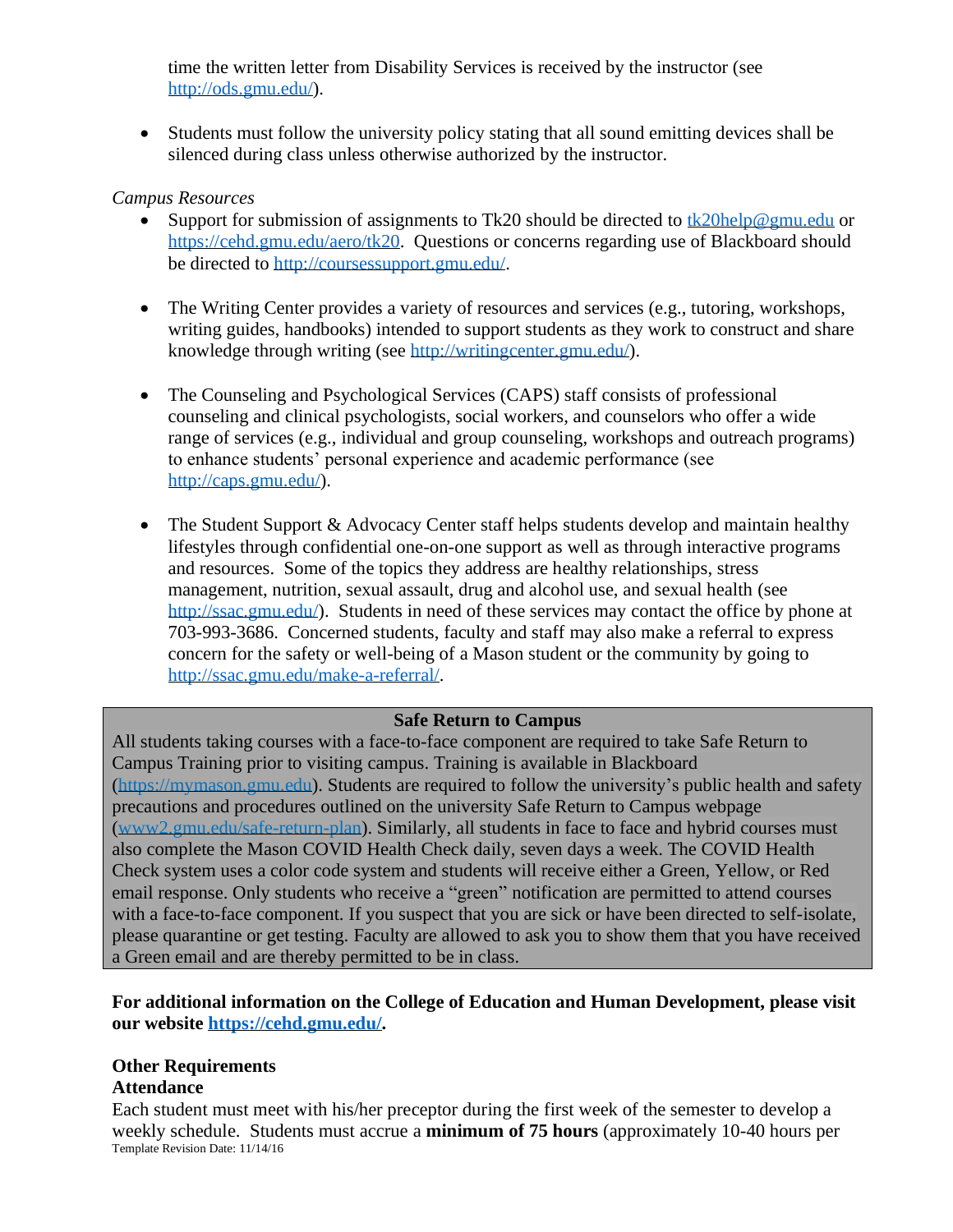week) to a **maximum of 125 hours** for the practicum field experience over the course of the entire semester. Students are expected to be on time; attend and actively participate in all class meetings and clinical experiences as mutually agreed upon with the Clinical Education Coordinator, course instructor, and the preceptor; and submit all assignments in a timely fashion. **Late work will not be accepted under any circumstances.** Excused absences include the following: illness (must bring a receipt or note from a doctor), family death, athletic/academic event, and others at the discretion of the Preceptor and course instructor. For known upcoming absences, students must contact the Preceptor and the course instructor at least one week in advance of the missed class or clinical experience. In the case of illness or some other unforeseen absence, the student must contact the Preceptor and the course instructor via e-mail or telephone within one week of the missed class and have appropriate documentation (e.g., physician's note).

### **Academic Responsibility**

Although many students must work to meet living expenses, **employment must not take priority over academic responsibilities**. Students employed more than 20 hours a week are strongly urged not to attempt a full-time academic load. Students employed more than 40 hours a week should attempt no more than 6 credits per semester. Students who fail to observe these guidelines may expect no special consideration for academic problems arising from the pressures of employment. Please see the GMU Academic Catalog

[\(http://catalog.gmu.edu/content.php?catoid=5&navoid=104#Registration\\_attendance\)](http://catalog.gmu.edu/content.php?catoid=5&navoid=104#Registration_attendance) for further information.

## **Scheduling Requirements**

An integral part of students' practicum is time spent under the supervision of the preceptor. Students should be aware that times are scheduled in conjunction with preceptor availability. Practicum times may include early mornings, afternoons, evenings, and weekends. Students may also be required to travel to additional sites to meet their preceptor to engage in clinical education. Unlike other majors, athletic training practicum courses require additional time outside of the traditional classroom. Participation at the clinical site does not excuse you from class and/or related assignments at George Mason University. Students are required to submit bi-monthly schedules (via Blackboard) and show proof of hours completed. Repeated failure to submit schedules and show proof of hours may result in reduction of the final grade.